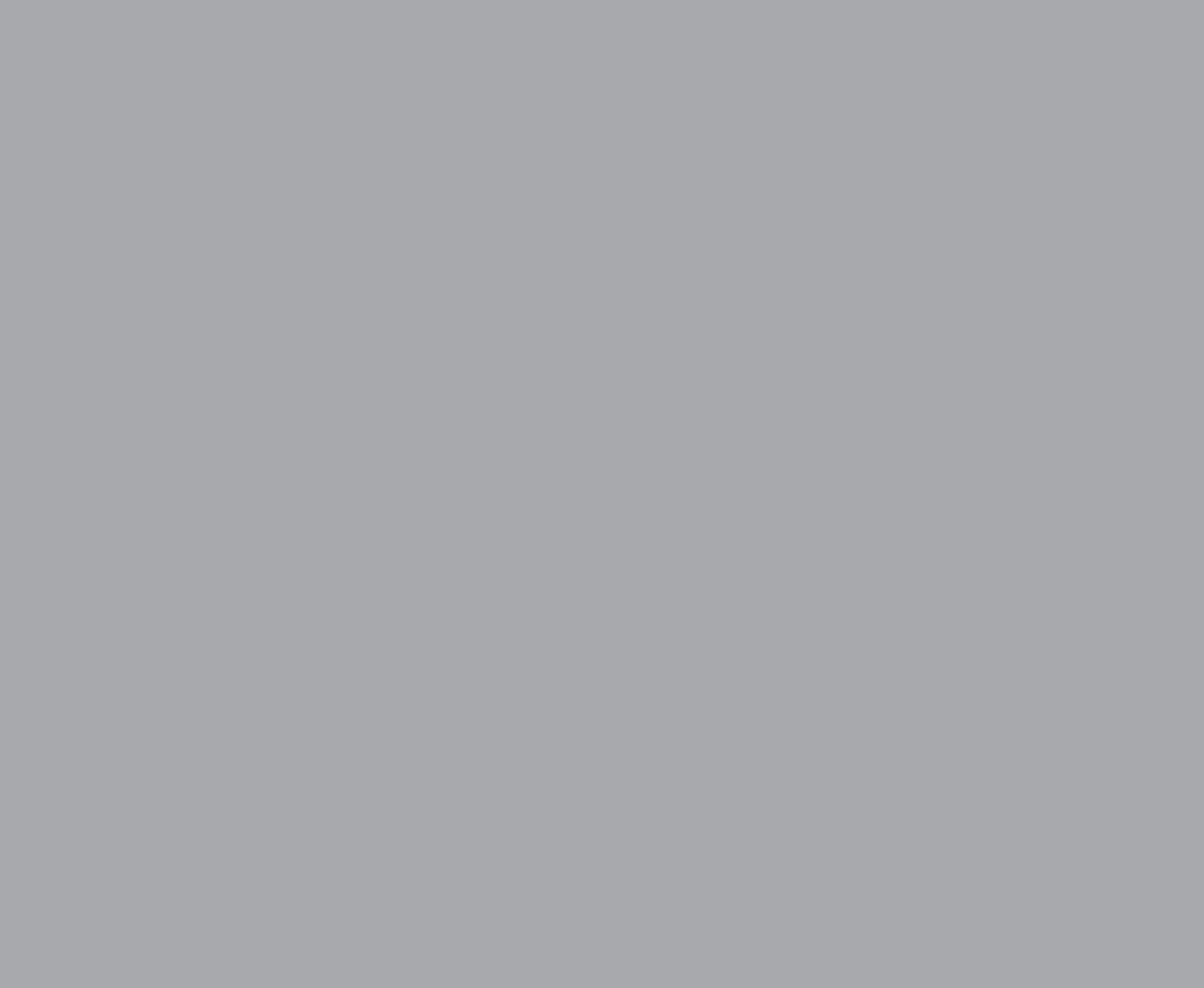# **year in review From the Executive Director**

 he evolving challenges and opportunities for cities in Tennessee require constant change in the services of the University of Tennessee Municipal Technical Advisory Service (MTAS). *T*

While we change to meet these needs, we maintain our tradition of providing better, faster and less expensive services to support local government in this state. This annual report will highlight some of these changes and improvements. Good municipal government requires technical competence in services, transparent and effective internal and external communication, and competence in the soft skills of governance and community leadership. As we review the services and issues that we have faced in 2011, the following three broad statements help us better understand the needs and trends that we continue to address:

For TECHNICAL COMPETENCE. MTAS has historically performed well in technical competence, and we work hard to train staff and support the work of cities and towns. This is an important function and hits on the consulting aspects of our work, the training programs that we deliver and the research that we have and continue to develop. In many of these, such as the Certified Municipal Financial Officer (CMFO) program, we partner with agencies of state government to help cities to bridge a gap in knowledge and proficiencies important across the state. Our challenge as an agency is to stay professionally competent in the issues that we address and the specialties that we deliver.

- Transparent and Effective Communications. Effective communication and transparency of decisions and operations are issues critical to all cities. Over the past year, we have introduced aspects of this topic with training on how to run effective meetings, open records and open meeting requirements, presentations on technology and security, and training and presentations on social media. Many or most of the cities and towns in Tennessee lack communication strategies and communication networking. This is also an issue that we are reviewing for the coming year.
- GOVERNANCE AND COMMUNITY LEADERSHIP. The third measure of good government is the issue of developing competence in the soft skills of government and community leadership. Over the past year, we have developed and expanded on this issue through MTAS and the Naifeh Center for Effective Leadership.

We continue to see success and progress as we work with cities and towns to make Tennessee better, and in many ways, MTAS and the University of Tennessee meet the basic and the extraordinary needs of these cities and towns. We will talk about this further at the conclusion of this report, and we always look forward to your feedback on how we can continue this success together.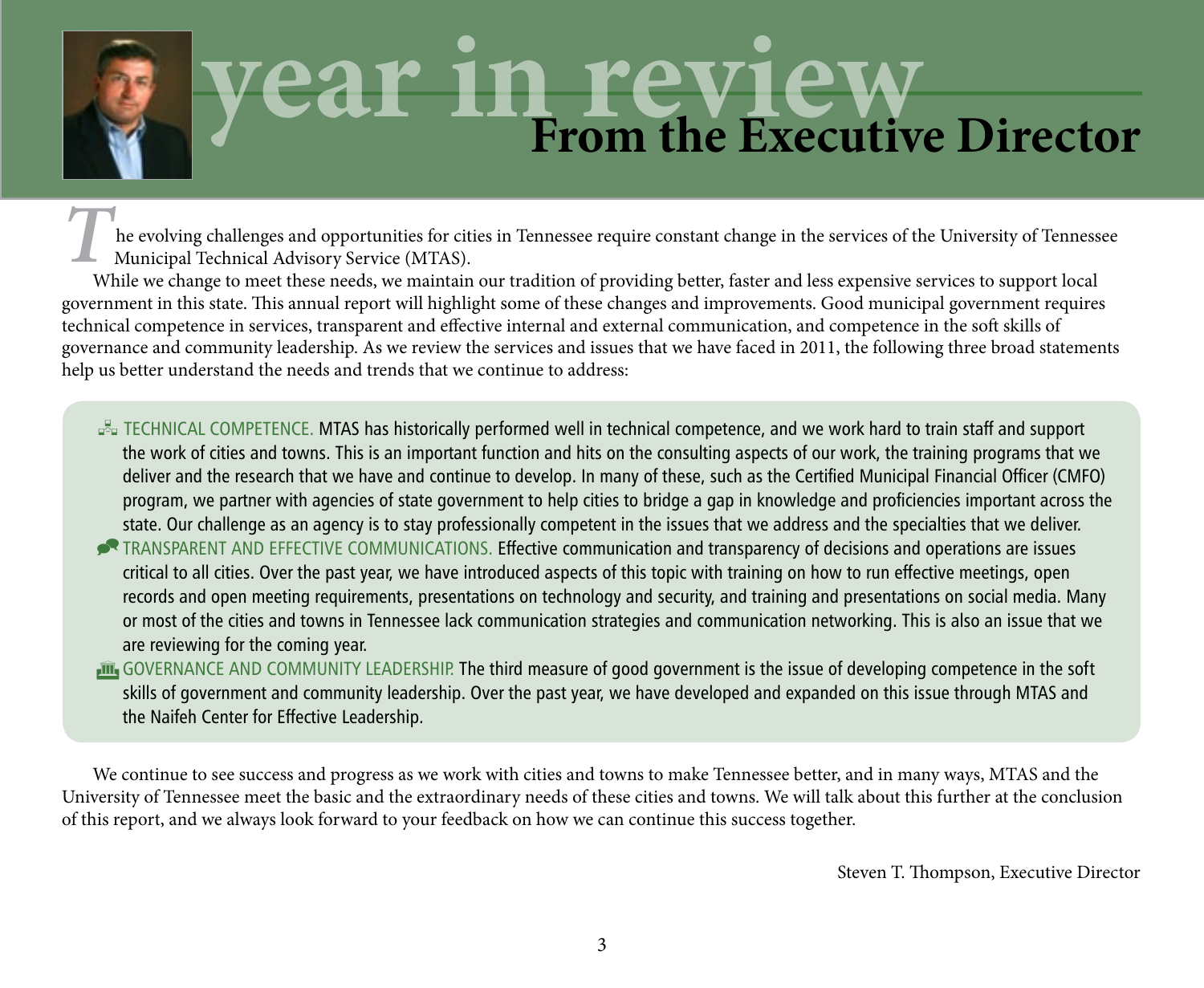### **experienced, knowledgeable staff in all municipal functions**

#### **Internship Program**

 ver the past year, in a cross-agency collaboration, MTAS and its sister agency, the County Technical Assistance Service (CTAS), **Position Act and Service Service Service Service Service Service (CTAS),** helped develop and deliver the new Tennessee Public Service Internship Program. This internship program is supported through a partnership of the UT Institute for Public Service (IPS), MTAS and CTAS with faculty at six universities across Tennessee, including the Knoxville and Chattanooga campuses of the University of Tennessee, East Tennessee State University, Middle Tennessee State University, Tennessee State University and the University of Memphis.

The program sponsors internships at three levels — undergraduate, graduate and

a two-year post- master's degree in public administration (MPA) graduate internship. Interns are accepted from different campuses in a variety of disciplines ranging from business

*"Leveraging all of the resources of the university and its partners, including students of all UT campuses and the other institutions participating in the Tennessee Public Service Internship Program, IPS is able to bring the energy, innovation, intelligence and enthusiasm of talented students and faculty to help solve the problems of local communities across the state."*

*— Chuck Shoopman, Assistant Vice President, Institute for Public Service*

Tennessee, and this experience has returned tangible results for both the interns and for the host cities and counties. "MTAS and the IPS agencies were created to support Tennessee with technical expertise through outstanding consultants and researchers. The internship program helps IPS agencies and local governments across the state to train the next generation of public servants, and through this investment, the students gain valuable professional experience. These students help to make Tennessee better through their service to these communities," Thompson said. ■

lesson," she said. Director Steve

amidst the politics

of running a town — a VERY important MTAS Executive

Thompson reported that all of the interns gain invaluable firsthand knowledge about how local governments serve

4

administration to parks and recreation.

- Undergraduate students are offered the opportunity to serve as research analysts/interns in support of consultant activities and other MTAS/IPS initiatives.
- Graduate internships students are filled on a competitive basis and provide outstanding and concentrated exposure to local governments in Tennessee. Graduate interns are assigned to and supervised by MTAS offices near their home or campus for research, special projects, preparatory work for field consultants or cities and counties for specific research issues.

The two-year post-graduate internship offers a full-time two-year internship for graduating students in a variety of municipal or county governments in Tennessee.

For example, Amber Sanderson is currently serving as the two-year post-MPA-graduate intern in upper East Tennessee. In the course of the internship, Sanderson has worked on many different types of projects, in several different cities and is gaining valuable, hands-on experience while working hard for these municipalities. Sanderson says the "real world" experience gained through this internship has taught her a lot. "For one thing, it is teaching me the fine art of remaining a neutral party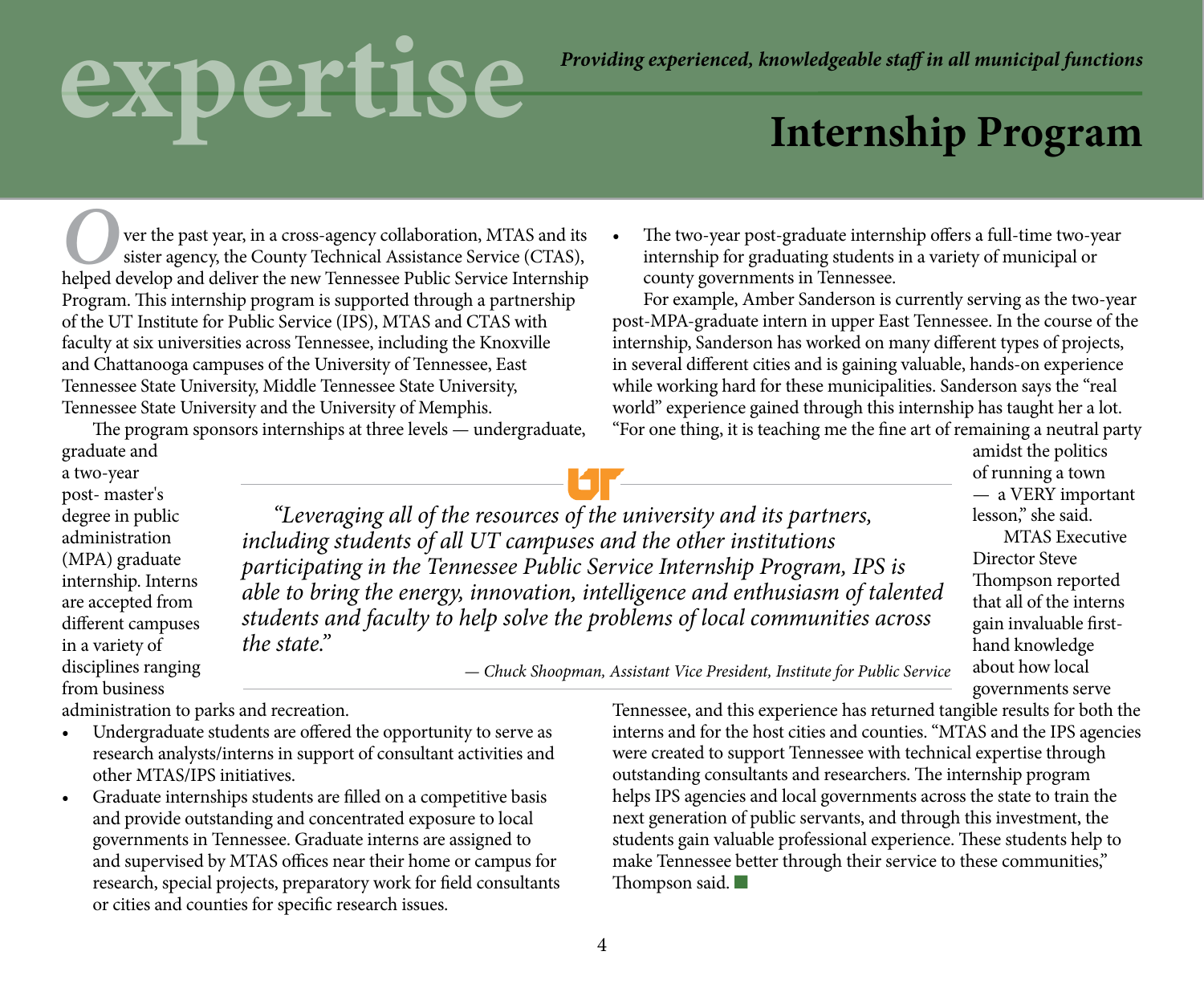### **expertise**

*Providing experienced, knowledgeable staff in all municipal functions*

#### **Community Growth Academy**

 hirty city and county officials attended the UT Institute for Public Service (IPS) Community Growth Academy in March, thanks largely to a grant *T* 

Presentations gave local officials the opportunity to increase their awareness of available resources and to share ideas to help grow

from the Tennessee Department of Economic and Community Development. The program was held at the Murfreesboro Embassy Suites Hotel and Conference Center.

The grant funded a two-day discussion and review on economic development opportunities, incentives and programs available in Tennessee. The grant covered most of the expenses which allowed the attendees from rural counties in Tennessee to attend.

As noted by Gary Petree, training manager with MTAS, "The academy was well attended by officials who may not have otherwise been able to attend a program of this caliber."



their local economies. Topics on the agenda included small business development, workforce development, job creation, promoting community assets and regional collaboration for economic development.

The UT County Technical Assistance Service (CTAS), Municipal Technical Advisory Service (MTAS) and Center for Industrial Services (CIS) collaborated to facilitate the two-day course.

Humphreys County Executive Jessie Wallace said he attended the Community Growth Academy after he'd been in office for six months. "I was new to my role and thought I

needed the exposure to this topic and thought it was an opportunity to hear from experts in economic development and network with my peers whom I might work with down the line," Wallace said. ■

*"I think I have a better grasp of the terminology and the process flow as it related to emerging business and industry. I also have a better idea of how state government assists us by directing us toward growth opportunities."*

*— Jessie Wallace, Humphreys County Executive*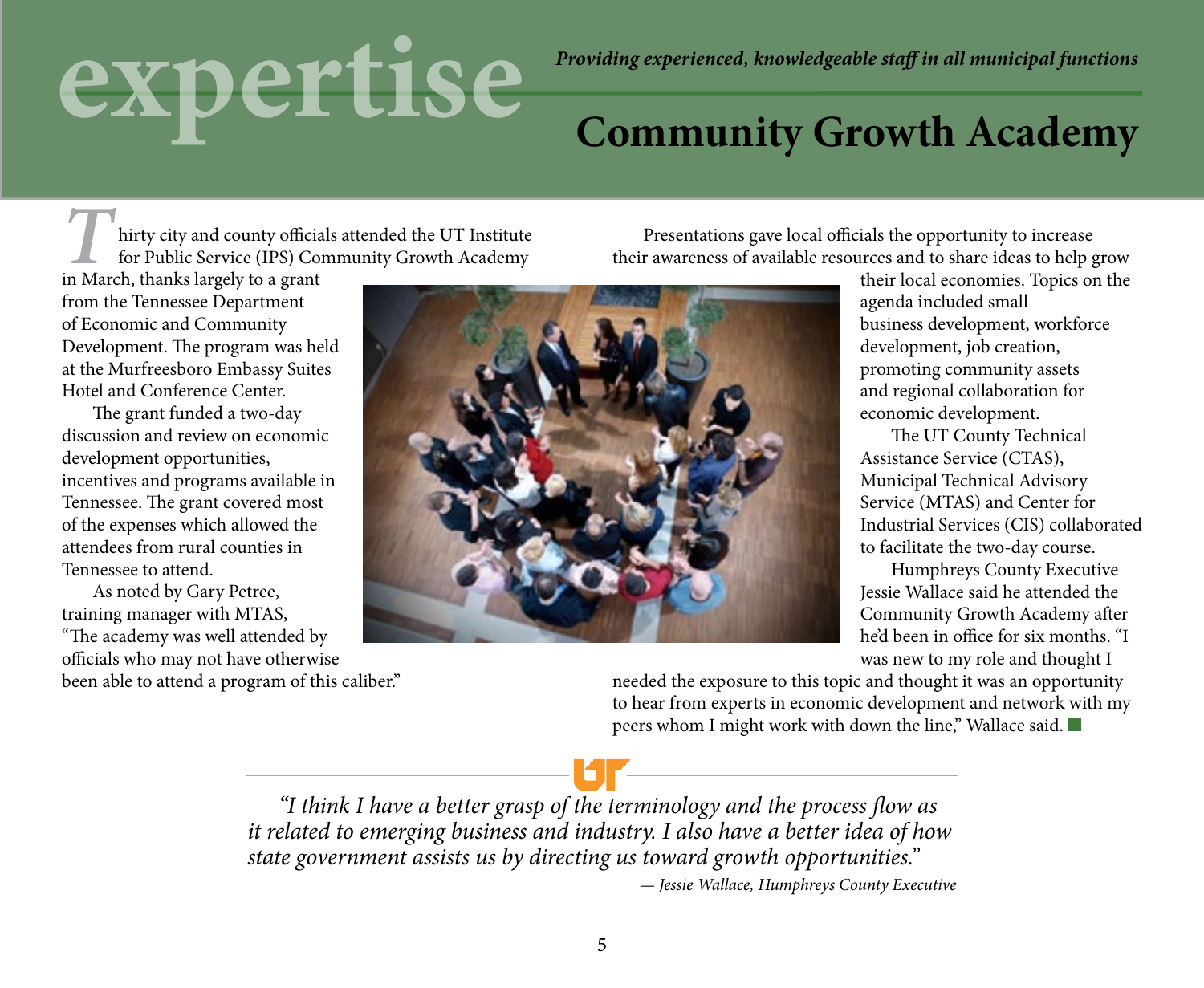## **experienced, knowledgeable staff in all municipal functions**<br> **Gatlinburg Replaces Equipment with MTAS Assistance<sup>1</sup>**

 ough economic times and declining revenues forced the city of Gatlinburg to balance the budget by reducing funds ough economic times and declining revenues forced the city of Gatlinburg to balance the budget by reducing funds available for scheduled equipment replacement and purchases. As the economy began to improve, the city faced the need to rebuild and replace the fleet and equipment inventory, and called on the consultants of MTAS for assistance.

By spring of 2011, Gatlinburg's economy began to show signs of improvement, and City Manager Cindy Ogle started the difficult process of replacing some of the city's aging

equipment. Ogle asked department heads to prioritize replacements by gathering data on the equipment, including age, condition, replacement cost and leasing options, and to rank each item based on to the information provided. MTAS then stepped in to help.

MTAS consultants Sharon Rollins and Pat Hardy analyzed the data compiled

by the city on the existing fleet and developed a fleet replacement plan. The plan emphasized catching up on delayed purchases and recommending financing alternatives to keep the plan effective and affordable.





The MTAS study also examined four alternatives for financing fleet replacement: (1) pay cash; (2) save and pay cash in the future;



(3) borrow; and (4) lease. MTAS recommended using a combination of cash on hand and debt issuance. MTAS also recommended that Gatlinburg establish two new vehicle replacement funds to establish a repository for funding of vehicles and equipment

— one fund for capital projects within the city general fund and another for a reserve account within the utilities fund.

The city developed a new vehicle replacement fund at the end of FY 2011 by transferring \$500,000 of general fund year-end surplus to the newly created vehicle replacement fund. In order to provide funding for future equipment replacement, the city established and funded a depreciation schedule for all equipment, starting with FY 2012 and required

annual appropriations from departments of the city based on the expected life of the equipment. As a result of these steps and suggestions by MTAS, the city currently has equipment purchases of about \$1 million in process. ■

 $\overline{\phantom{a}}$ 1 "Gatlinburg Replaces Equipment During Tough Economic Times," *Tennessee Public Works Magazine*. January/February 2012.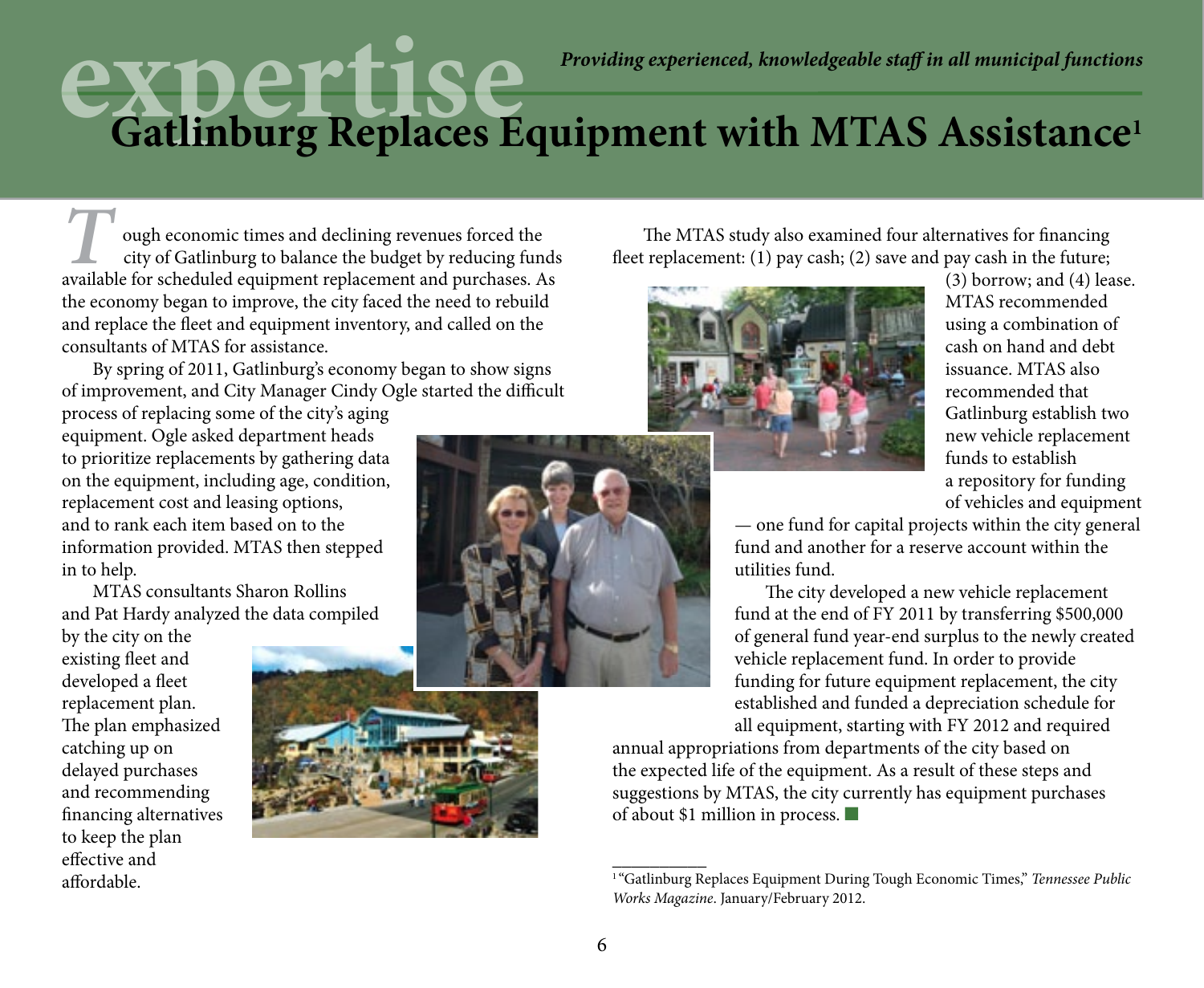### **expertise**

#### **Court Clerk Class**

 ennessee court clerks continue to benefit from training provided by MTAS to help them navigate legal processes in municipal courts. The mandatory training is **n**<br>**P** ennessee court of<br>help them navig<br>now in its seventh year.

 "The impetus was that court clerks were not receiving necessary training, and MTAS, by statute, is required to provide this for them," explained Police Management Consultant Rex Barton, who has taught the court clerk class since its inception. Barton has taught the class approximately 51 times since 2004, with 350-400 clerks in attendance annually. Clerks attending the class receive training on the legal basis of municipal violations, the required process for collecting various fees and taxes required by the state, mandatory processes of submitting court action reports to the state, and how to be compliant with the rules and procedures of the state comptroller's office.

Barton said it is important for court clerks to handle all major and minor violations



*Rex Barton*

classes help to clarify much of that information."

correctly. "Whether you're dealing with a criminal court or a traffic court, the legal processes that a citizen may be subjected to have to be done right. If clerks don't know what is required of them, we are shortchanging our society as a whole. This class helps ensure that the court processes of city government are done properly," Barton said.

Cookeville Court Clerk Cheryl Chambers says the information she receives from the class helps her to operate her office accurately and efficiently. "I help the public on a daily basis with questions and concerns they have, and I want to be able to provide them with correct answers. I feel that the laws, policies and procedures are always changing and these



 Chambers says these classes are a vital part of her job, and the information provided assists her in steering the public in the right direction to find a solution to their problems. "I've been a court clerk for many years and remember well the days when the court offices had no guidance and no one to ask for operational help. Rex Barton came to my aid then and continues to provide me the knowledge I need to run my office effectively. Rex can't retire until I do." ■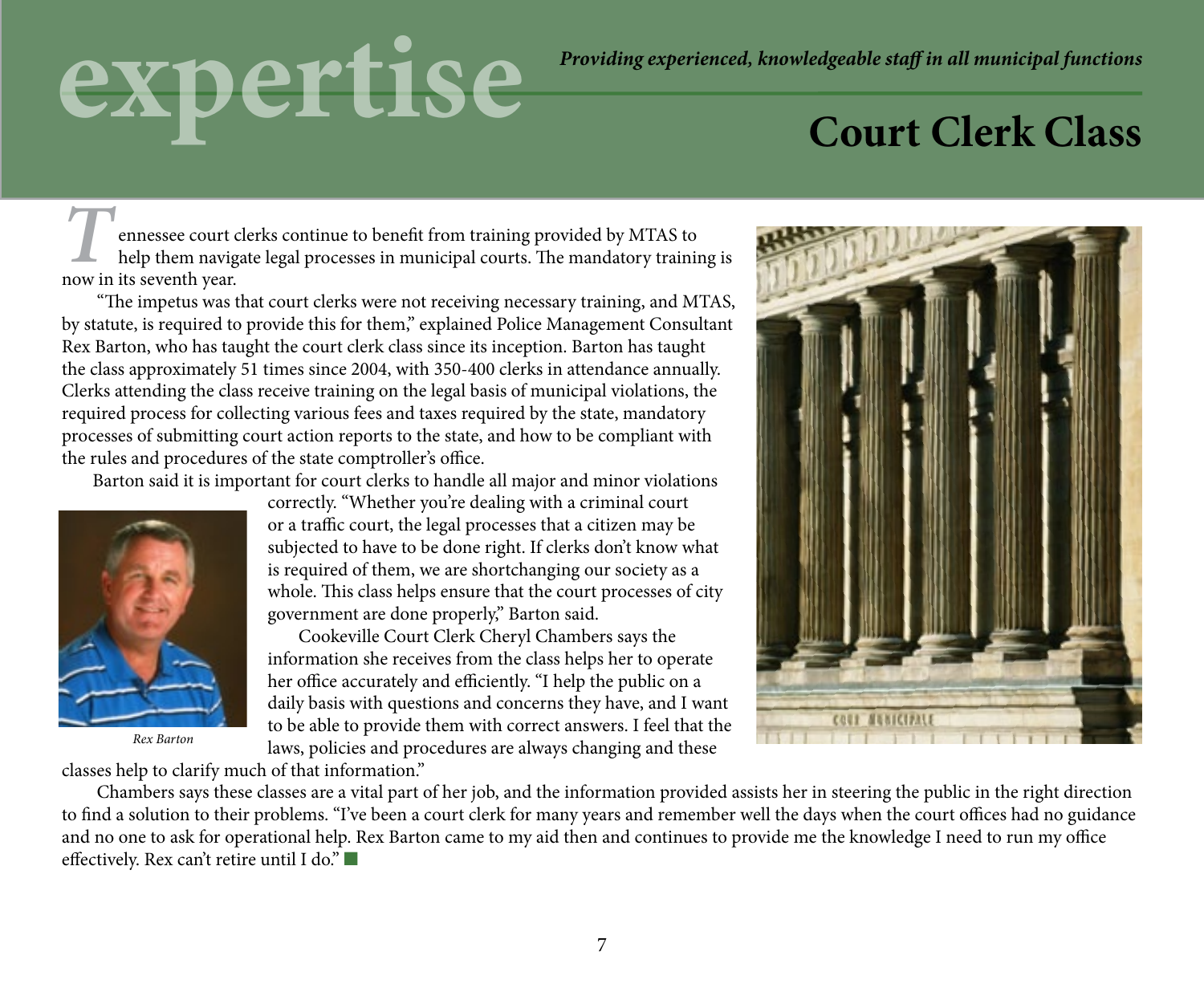### **reduced by** *Maintaining life-long relationships* and partnerships with Tennessee cities and municipal associations **Sludge Gasification to Energy Project**

 he Municipal Technical Advisory Service (MTAS) sludge gasification to energy initiative was created **the Municipal Technical Advisory Service (M**<br>sludge gasification to energy initiative was cr<br>to save cities money on landfill costs and hauling of wastewater sludge, while creating green power at the wastewater plant. The project looked at the feasibility of using a gasifier to take a city's wastewater sludge and convert it into usable energy such as synthetic natural gas. The synthetic natural gas can be used to generate power to the wastewater plant.

Municipal Management Consultant Warren Nevad provided the city of Covington with technical assistance in identifying an appropriate gasifier to convert sludge to energy. Nevad explained that this project is important



because it has the potential to be a statewide model to produce clean energy and is an opportunity to support the work of the Tennessee Department of Environment and Conservation (TDEC). Nevad also said this project ties in with the mission of MTAS. "This project will help

*Warren Nevad*

cities become better stewards of the environment and to look

*"This project will help cities become better stewards of the environment and to look at ways of minimizing operating costs." — Warren Nevad, Municipal Management Consultant*



at ways of minimizing operating costs. This, in turn, helps us to meet our mission of making cities better," he said. Nevad said discovering the technologies available and learning what other municipalities across the country are doing in this field was an intriguing aspect of this project. Covington's interest in developing a sludge gasification to energy project has created an interest in other cities as well, and several cities in

Tennessee, such as Collierville and Columbia, are now working with MTAS to look at the clean energy potential of wastewater sludge. ■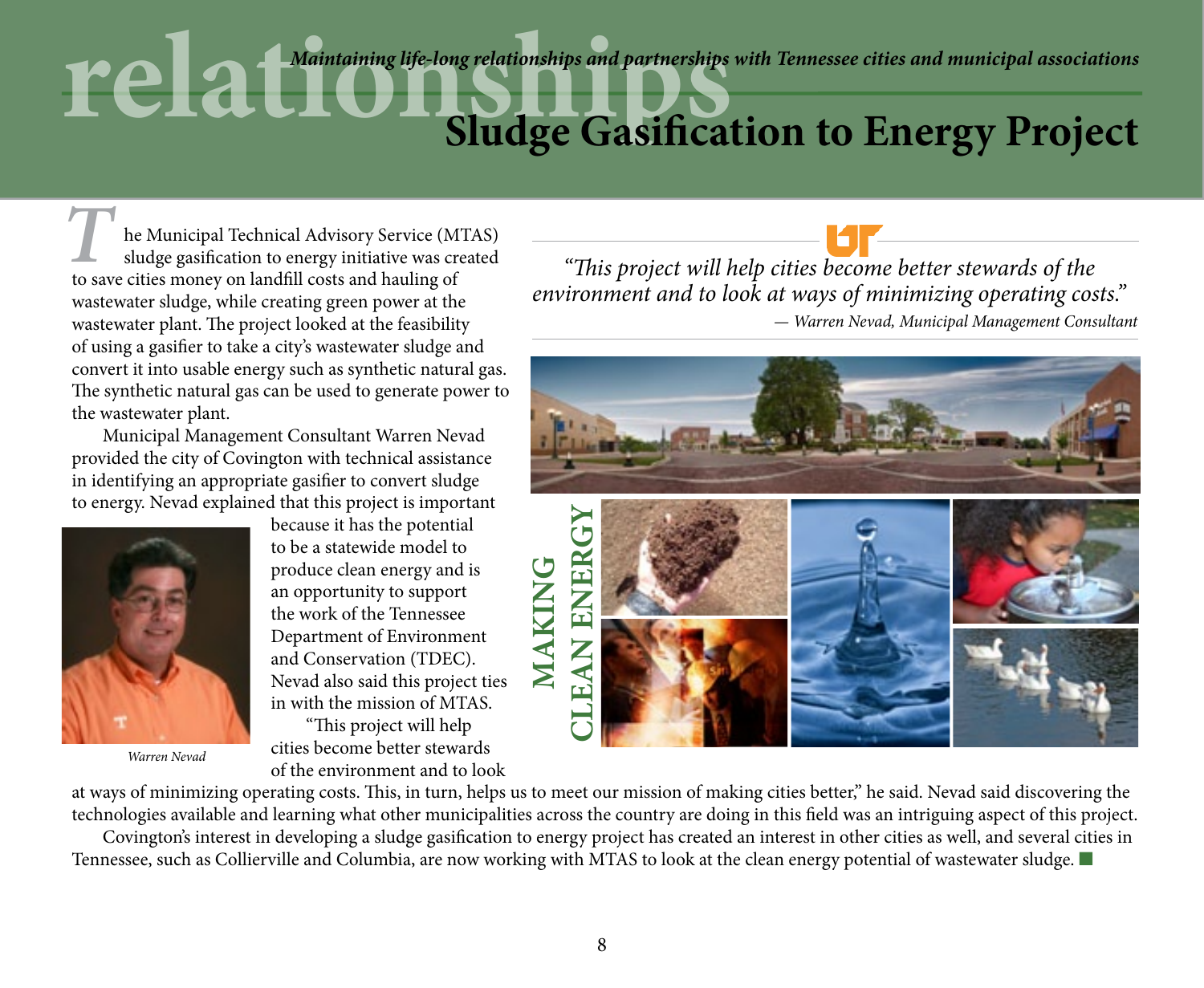**reading the Maintaining life-long relationships and partnerships** with Tennessee cities and municipal associations

### **Fire Chief Orientation Program**

 $\overline{\phantom{a}}$  ire departments across the state continue to benefit from the Fire **F** ire departments across the state<br>continue to benefit from the Fire<br>Chief Orientation Program offered each year by MTAS in partnership with the UT County Technical Assistance Service (CTAS). Topics such as legal issues; liability; technical skills; strategic planning; budgeting; and leadership are covered in the 16-hour course required by Tennessee state law, and this orientation

aims to increase the professionalism, efficiency and effectiveness of Tennessee fire departments.

According to MTAS Legal Consultant Melissa Ashburn, "The program has helped to provide better trained firefighters and fire chiefs across the state. In that sense it should actually increase the safety of Tennessee citizens. You know when you call 911 to report a fire that the response is going to be fast, effective and very safe." Ashburn, who has taught legal issues at the program for the past five years, says she enjoys the program because it is an opportunity to get into the field and meet enthusiastic fire chiefs. "Most of the chiefs who come to the program are volunteer fire chiefs. They love what they do, they're passionate about fire safety and

protecting their neighbors, and that to me is the most inspiring thing."

MTAS Fire Consultant Dennis Wolf says the program is important because new fire chiefs have a different set of priorities to balance. "The new chief 's role changes from being primarily an emergency responder to being the person who walks point for the department. The new chief sets the vision and

guides the mission of the department and provides the resources to enable personnel to accomplish that mission," he said. "The transition from being a fire officer to being the fire chief is huge,

> and many new chiefs are usually surprised at the complexity of the job."

One such fire chief is Brian Cathey from Gibson County. "I learned a lot about the laws, rules, and responsibilities of my new job as fire chief," Cathey said. "The instructors were great and very helpful.

I really enjoyed Dewey Woody's part of the class. His experiences and the way he told about them really made me stop and think. I think everyone in the fire department should take this program. It's one of the best classes I have ever taken."

*Dennis Wolf*

Chief Dewey Woody of Bradley County Fire-Rescue is an instructor in the orientation and has been through a lot in his years in the fire service. He talks about his experiences with firefighter safety and firefighter deaths. "The way Chief Woody delivered his speech made us all stop and think: *You know, that could have been us or some of our firefighters.* We have done things like that before, and we just got lucky," Cathey said. "I wish all my firefighters in Gibson County could hear Chief Woody's speech. I think it would make them all safer firefighters." ■

#### **LIF FIRE CHIEF ORIENTATION Program topics include:**

- **Legal issues**
- **Liability**
- **Technical skills**
- **Strategic planning**
- **Budgeting**
- **Leadership**



*Melissa Ashburn*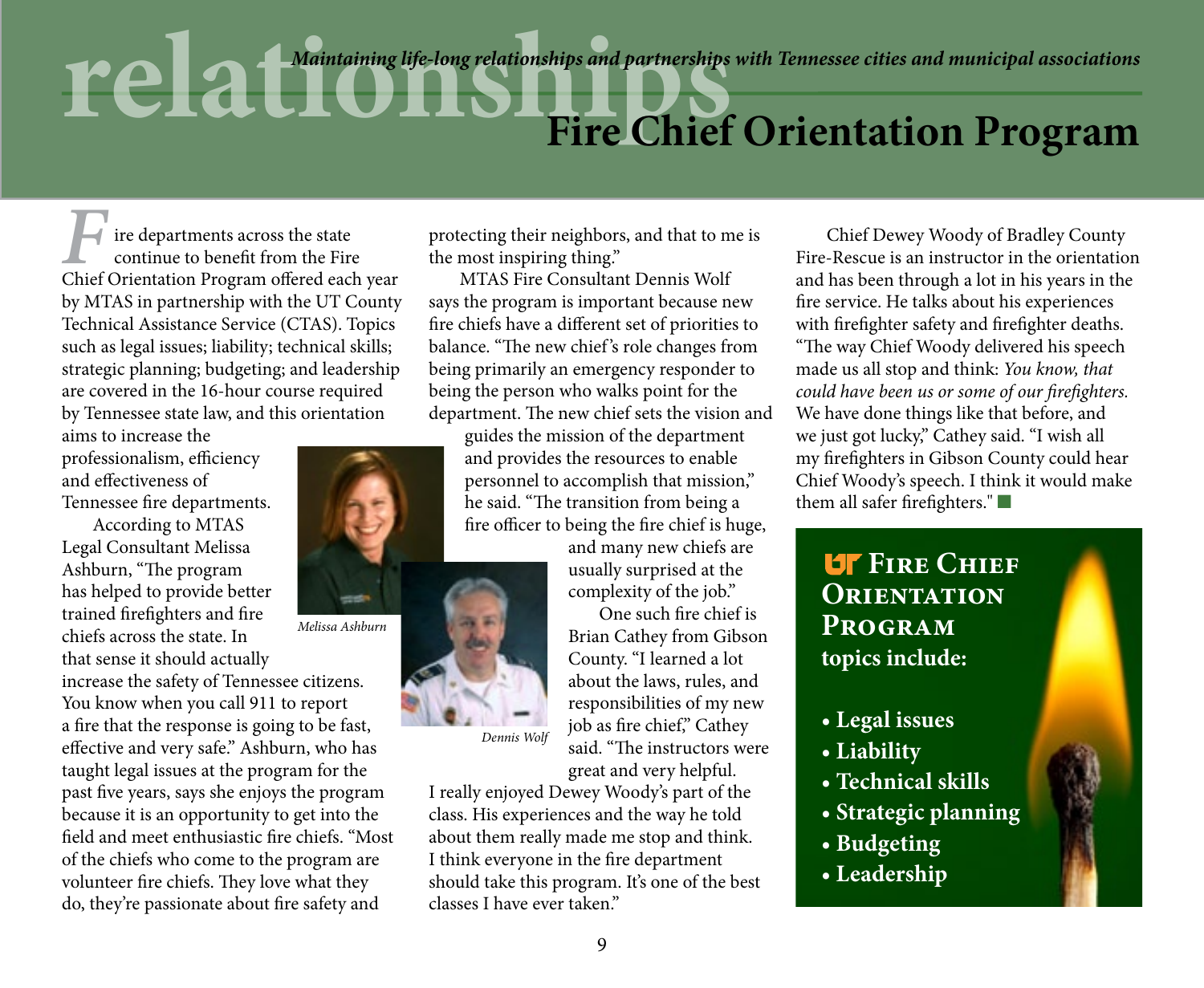### **information** *Providing easy to access up-to-date information, publications, resources and training*

#### **Comprehensive Fire Study**

 comprehensive fire study was conducted for the city of Kingsport in order to obtain a snapshot of fire protection in the city and to see if ways exist to improve the level of service in an efficient and cost effective manner. Figures of the study was conducted for the city of Kingsport in order to obtain a snapshot of fire protection in the city and to see if ways exist to improve the level of service in an efficient and cost effective manner.<br>

that worked a few years ago may not work today.

"The level of fire protection and/or essential services provided in the past may not serve the community adequately in the future. A comprehensive management study looks at what is in place, measures that against current industry practices and makes recommendations for improvement where possible,"

Wolf explained.

Wolf said that consulting is one of the three core services of MTAS, and a comprehensive management study, such as the fire study, is directly related to the MTAS mission. "When a client implements all or some of the recommendations in a study, the professionalism of the services delivered improves and everyone in the community benefits," he said.

Results from the Kingsport study prompted eight recommendations to provide service in a more efficient manner and to improve service levels. "Four of those recommendations were innovative in that they were out-of-the-box in nature," explained Wolf.

The recommendations from a Comprehensive Fire Study are provided by MTAS to Kingsport and other cities with the hope and expectation that fire protection and safety will continue to rise. ■

Recommendations to provide more efficient fire protection in the Kingsport area were:

- To re-deploy firefighters assigned to a second engine at one of the fire stations to put an additional fire engine in-service at a new fire station.
- To purchase a second ladder truck to improve service levels and to provide aerial ladder services to a larger portion of the community
- For the fire department to continue to provide emergency medical first responder services and to use a private ambulance for transport, but to implement priority medical dispatching to reduce the number of non-emergency EMS responses. Reducing the number of non-emergency responses will increase the time fire personnel are available for responding to true emergencies, and reduce the call volume, which will keep fire apparatus in their assigned districts more often and improve response times.
- To assign two Kingsport firefighters to staff and operate an engine owned by the volunteer Kingsport Life Saving Crew (KLSC), operating the truck as a "flying squad" to respond to calls citywide. This partnership makes use of the existing apparatus and equipment owned by the KLSC and reduces the need for the City of Kingsport to purchase additional rescue equipment.

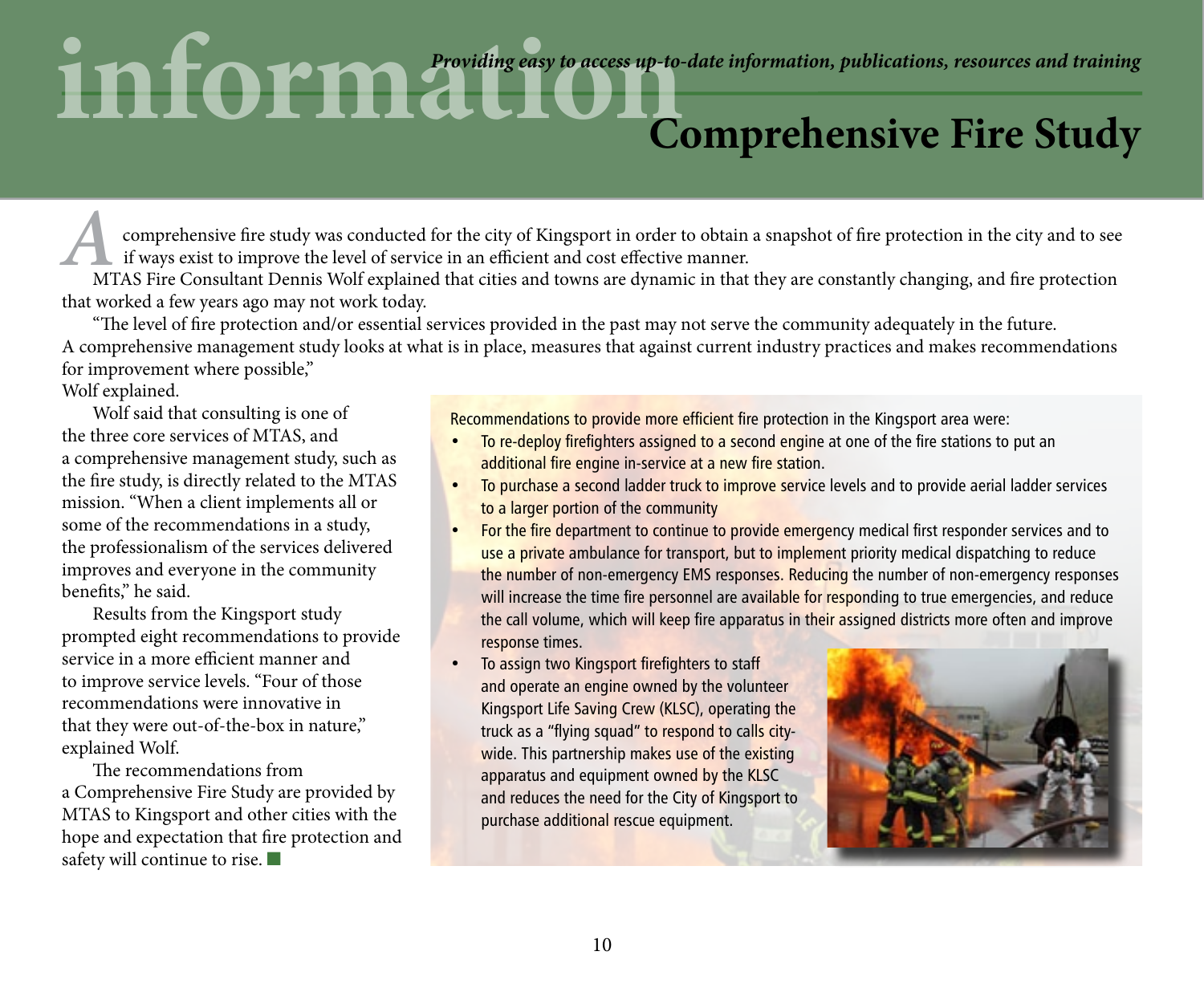### **information** *Providing easy to access up-to-date information, publications, resources and training* **Solution Point Upgrade**

 f you participate in training offered by MTAS or by any of the IPS agencies, you may often hear us refer to Solution Point as *I* f you participate in training IPS agencies, you may often we discuss class registrations and

payment. Solution Point is the learning management system and serves as the entry point for training class and registrations for Institute for Public Service (IPS) agencies, including MTAS. In 2010, IPS initiated a bid process for replacement of the system, and over the past 15 months, bids from more than 10 software vendors were received and evaluated by representatives from the agencies. Ultimately, the evaluation team narrowed the selection to a successful new software vendor, Training Partner. In the summer of 2011, the team began the task of implementing Training Partner as its new learning management system, which we will continue to refer to as Solution Point, to serve all five agencies.



What does this mean for MTAS customers? The flexibility in the upgraded Solution Point system allows MTAS to customize the way customers find and register for

courses and how they track their training. Registering for a training session is a simple and easy process, and the new system accepts credit or debit cards in the online registration process. Another great feature is the option for customers to readily access and print their own course certificates and transcript.

MTAS has also placed additional online courses in Solution Point. Online courses give customers the option of obtaining professional development at a great price without leaving their office, and they include topics in management, diversity, sexual harassment prevention, leadership and much more.

MTAS is able to provide these online courses through a cooperative arrangement available through the UT Human Resource Office. ■

*Solution Point is one of the many ways MTAS is meeting customer needs and increasing the options they have for professional development.*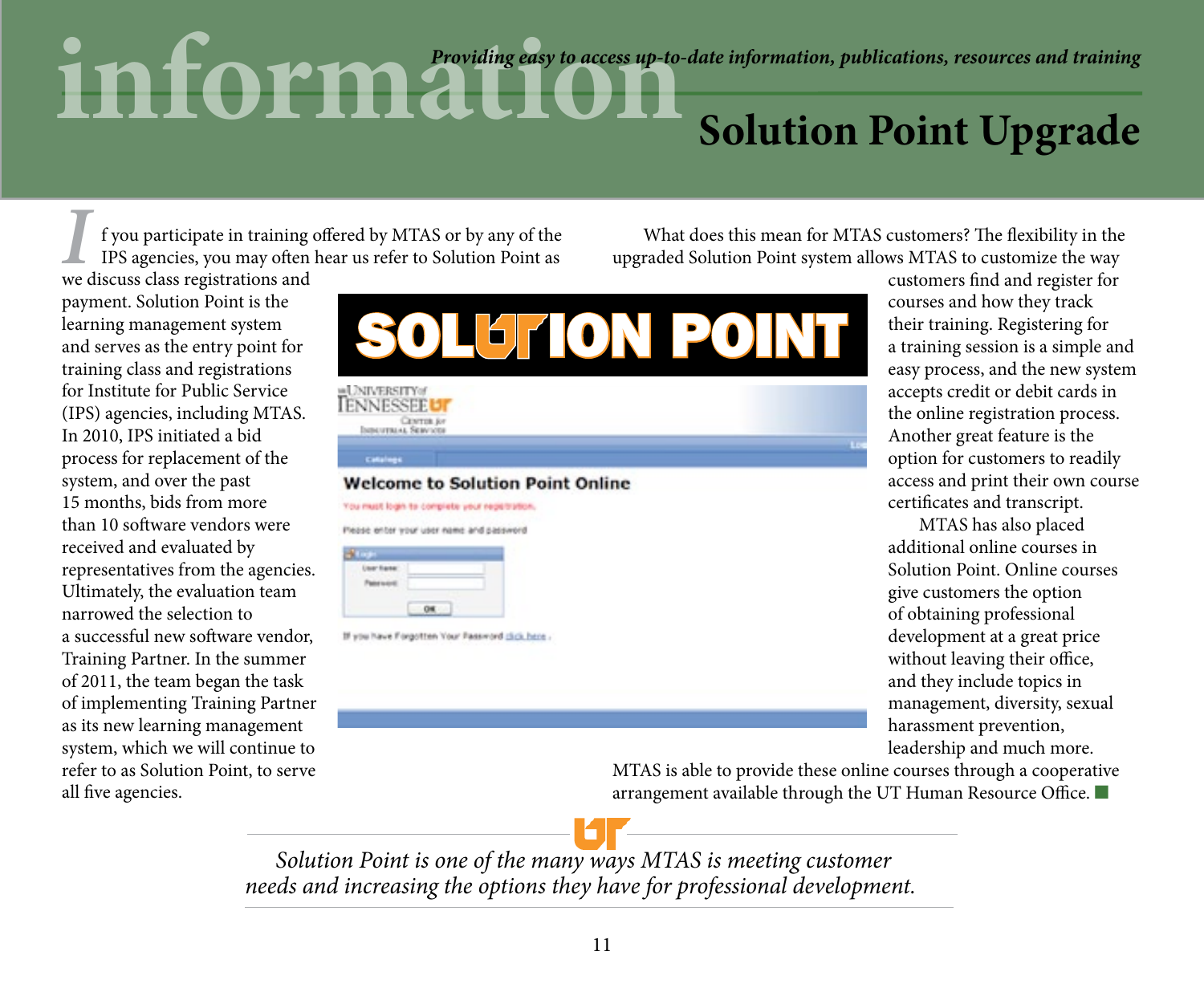### **information** *Providing easy to access up-to-date information, publications, resources and training*

#### **MPA Classes**

 he agencies of IPS leverage university expertise to meet community **A** he agencies of IPS leverage univerexpertise to meet community and workplace needs, and MTAS remains an advocate for and leader in this effort. Students pursuing a master's degree in public administration (MPA) at the Knoxville campus of the University of Tennessee learn firsthand from MTAS consultants. Public

Management 562 is the core management seminar in the MPA program and is taught by MTAS consultants in collaboration with UT Knoxville political science professor Dr. David A. Folz.



*Dr. David A. Folz*

"The purpose of this course is to introduce students to the issues, concepts and methods related to the competent, ethical practice of local government management. The course covers both the theoretical and applied aspects of the field with particular emphasis on the knowledge and skills needed to be effective managers of organizational resources," Dr. Folz said.

According to Dr. Folz, the partnership between MTAS and the political science department has proven to be a valuable experience for the students.

"The consultants' passion and excitement for their respective fields of expertise is contagious. Students considering a career in local government often have that inclination cemented as a career aspiration after taking the seminar and listening to the experiences shared by the consultants," Dr. Folz says.

Dr. Folz explained that the participation by the MTAS consultants is crucial for training the next generation of public managers. "The MPA class provides students with the skills, knowledge and abilities to continue to build better communities and improve the local quality of life by bringing smart and ethical management practices in the use and conservation of the public's scarce tax resources," he said.

MTAS consultants discuss topics such as:

- Personnel issues and practices.
- Foundations and structure of local government.
- Police and law enforcement.
- Local public works.
- Fire protection services.
- Intergovernmental issues and legislative process.
- Local government budgeting.

**MTAS** Consultant Richard Stokes, who assisted in teaching the MPA classes, said he enjoyed the opportunity to interact with young people who have an interest in

public administration. Stokes taught a session entitled "An Overview of Local Government Human Resources Issues," which provided students with a real world look at local government viewed through the eyes of practitioners.

"My session provided the students with a look at the talent management process in government and its impact on public service," Stokes said. "I think in many cases the course opened the eyes of students regarding the openness of government."

Coming in 2012, MTAS will assist with teaching of Public Management 562, the financial management class for the MPA program, bringing some of the lessons learned from the CMFO program to graduate students as well. ■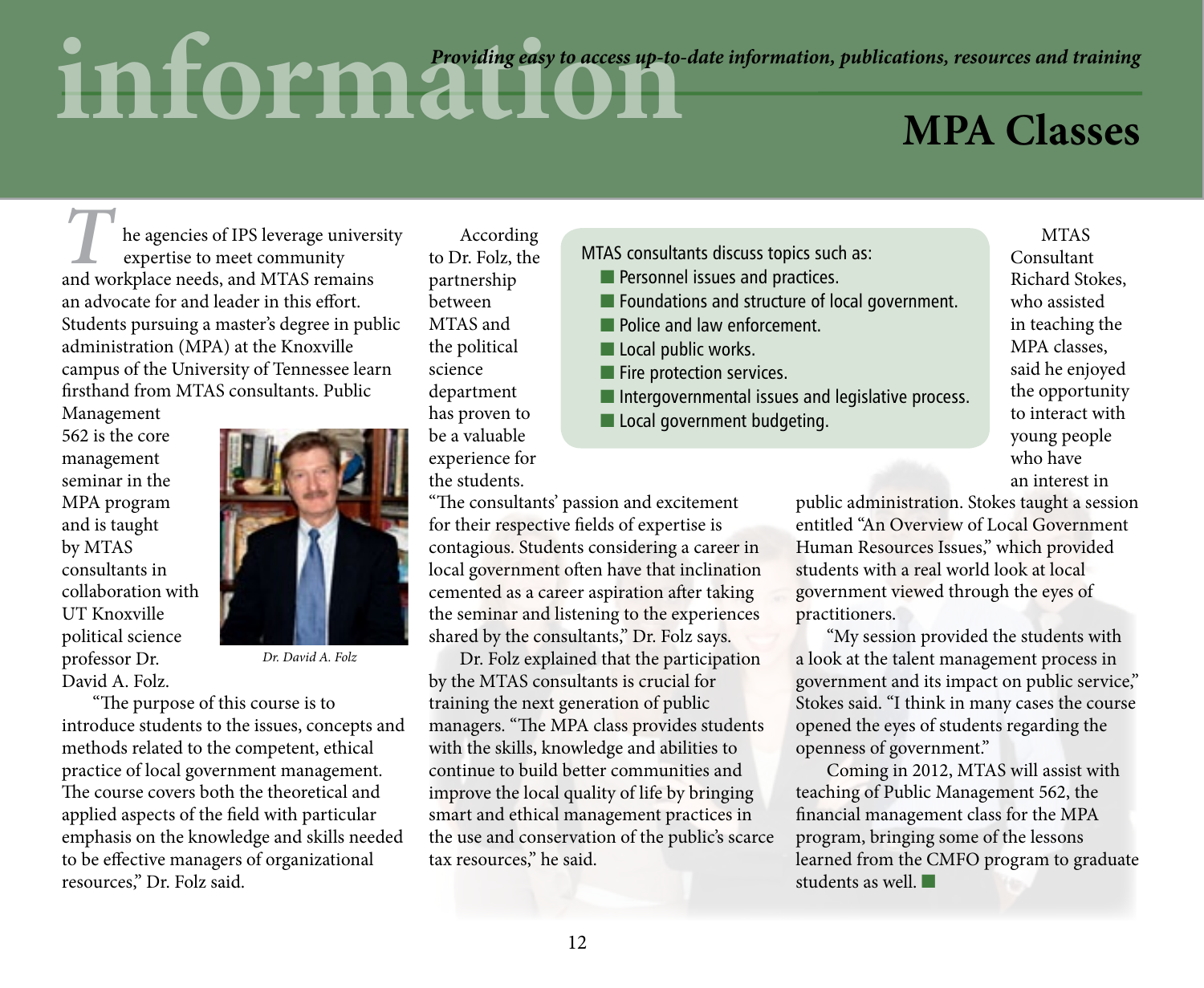# **collaboration**<br>Train the Trainer — Respect in the Workplace

 he key to MTAS training services is to help create capacity in cities and towns by helping teach city professionals to help The key to MTAS training services is to help create capacity in cities and towns by helping teach city professionals to help themselves. The concept of creating capacity within the organization is behind the train-the-trainer program, and between August and

in response to the on-going and growing demand for MTAS consultants to provide compliance training regarding workplace harassment in cities across the state. Because MTAS consultants could not deliver training to every city in the state, the train-the-trainer

October of 2011 the city of Chattanooga facilitated 53 training sessions for 1,539 employees. This success is due to great employees in Chattanooga and to the earlier train-the-trainer sessions from MTAS.

In the fall of 2010, MTAS consultants collaborated to develop a training session that would address respect in the workplace. "We thought it would be good to create a generic training package that would reinforce the law of respect in the workplace and would give cities the flexibility to tailor to their own policy," MTAS Training Program Manager Gary Petree said.

Chattanooga agreed to partner with MTAS on a pilot project that trained 16 city employees who then volunteered to be instructors for other employees. The effort was







*Gary Petree*



approach was created.

The city of Chattanooga human resources (HR) staff summarizes the experience with the pilot project as overwhelmingly positive. They also note that since the training program, employees, supervisors and managers are more open about the topic of respect and harassment in the workplace and have a better understanding of the city's policies.

"The success of this project indicates that we could use this approach on other topics in other cities. Many individuals working in cities would be great trainers, and because of such success with the train-the-trainer package, we are looking at expanding to new topics," Petree said. ■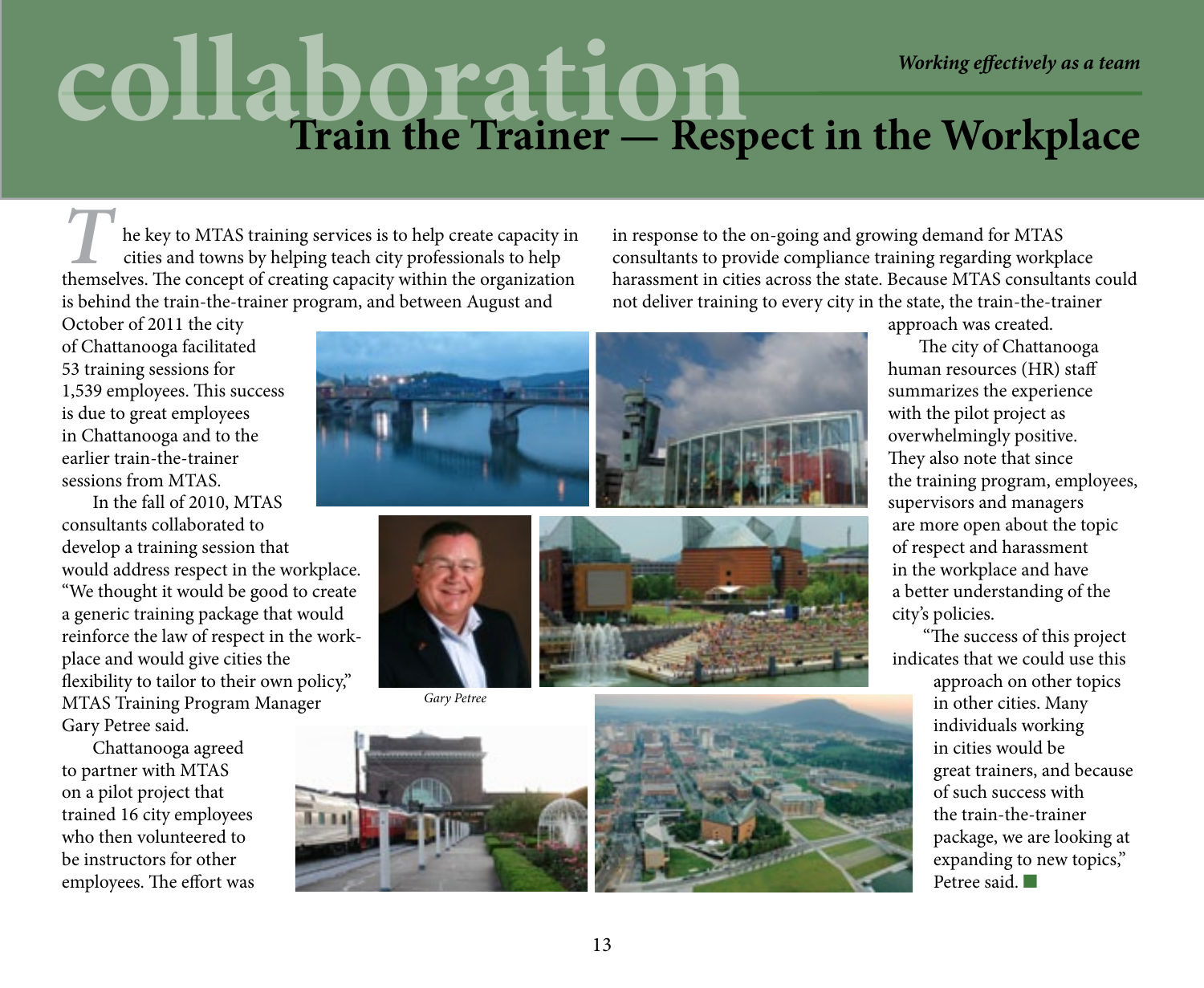# **collaboration** *Working effectively as a team* **Administrative Hearings Officer**

 TAS often serves as the link between state-wide needs and requirements that impact cities and towns, and this "link" **ISPN** TAS often serves as the link between stat requirements that impact cities and town is highlighted in the services that MTAS provides with the Administrative Hearing Officer program.

The Tennessee Constitution contains a \$50 limit on fines levied without a jury, and as municipal courts do not convene juries, cities are restricted to a \$50 fine to enforce ordinance violations. As the buying power of \$50 decreases so does the remedial persuasiveness of city courts. Cities have long complained that such a trivial penalty is ineffective in compelling compliance with building and property maintenance codes.

In 2009, the Tennessee Supreme Court, in *Barrett v. Tennessee Occupational Safety and Health Review Commission*, ruled that the fine limitation applies only to judicial bodies and that administrative bodies can levy fines in excess of \$50 without a jury. That ruling was the basis for Public Chapter No. 1128 of the 2010 Public Acts that created a municipal administrative hearing officer program that a city can adopt via ordinance. MTAS worked in conjunction with the Tennessee Municipal League (TML) in developing the bill. The legislation, passed unanimously in both

chambers, charges MTAS, with the assistance of the Administrative Procedures Division of the Secretary of State's Office, with offering an initial training to prospective hearing officers.

The first of these training seminars was offered November 30 and December 1, 2011, and more than 25 attendees were present. Over the two-day period, 12 hours of instruction were offered covering the mechanics of the legislation, an overview of building and housing codes, how to conduct a hearing and a review of the Tennessee open records and open meetings law. In addition to MTAS personnel, facilitators included the Metro-Nashville Director of



Codes and Building Safety, four Administrative Law Judges from the Secretary of State's Office and the Tennessee Comptroller's Open Records Counsel. Participants included city managers, municipal court judges, city attorneys, building inspectors, a fire chief and other city personnel, all of whom can legally conduct a municipal administrative hearing upon completion of the course.

The Administrative Hearing Officer program is off to a great start, and further training is already in consideration. ■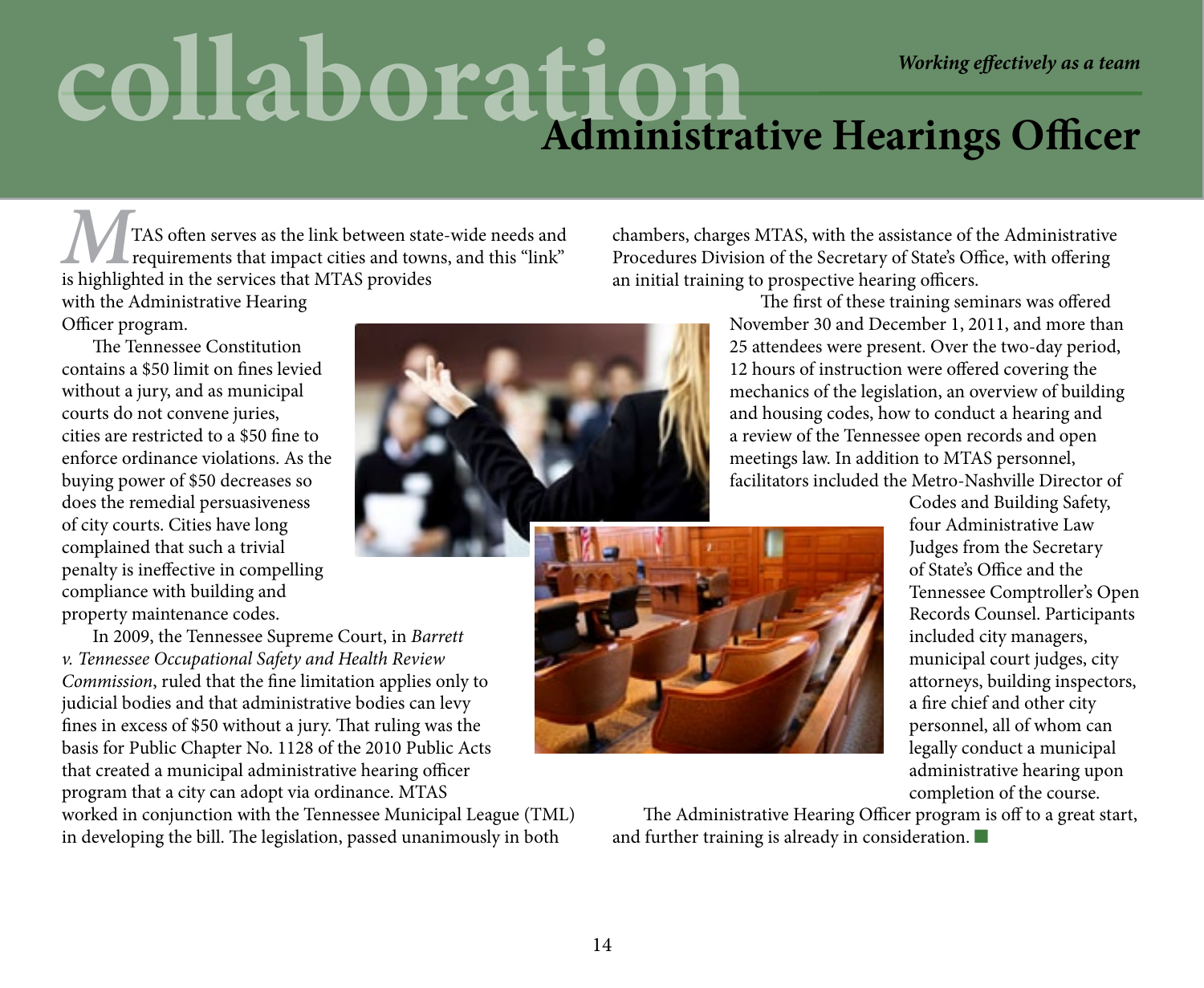# **year in review Vision • Mission • Purpose • Values**



#### **VISION**

Be the premier source and first choice of Tennessee municipalities for technical assistance, information and training.

#### **VALUES**

- Customer Focus Professionalism
- Teamwork Initiative
- Integrity Innovation
- 
- Competence **MISSION**

- **PURPOSE** ■ Providing experienced, knowledgeable staff in all municipal functions.
- Maintaining life-long relationships and partnerships with Tennessee cities and municipal associations.
- Providing easy to access up-to-date information, publications, resources and training.
- Working effectively as a team.

Provide technical assistance, information and training for Tennessee cities by being a highperformance and effective organization.

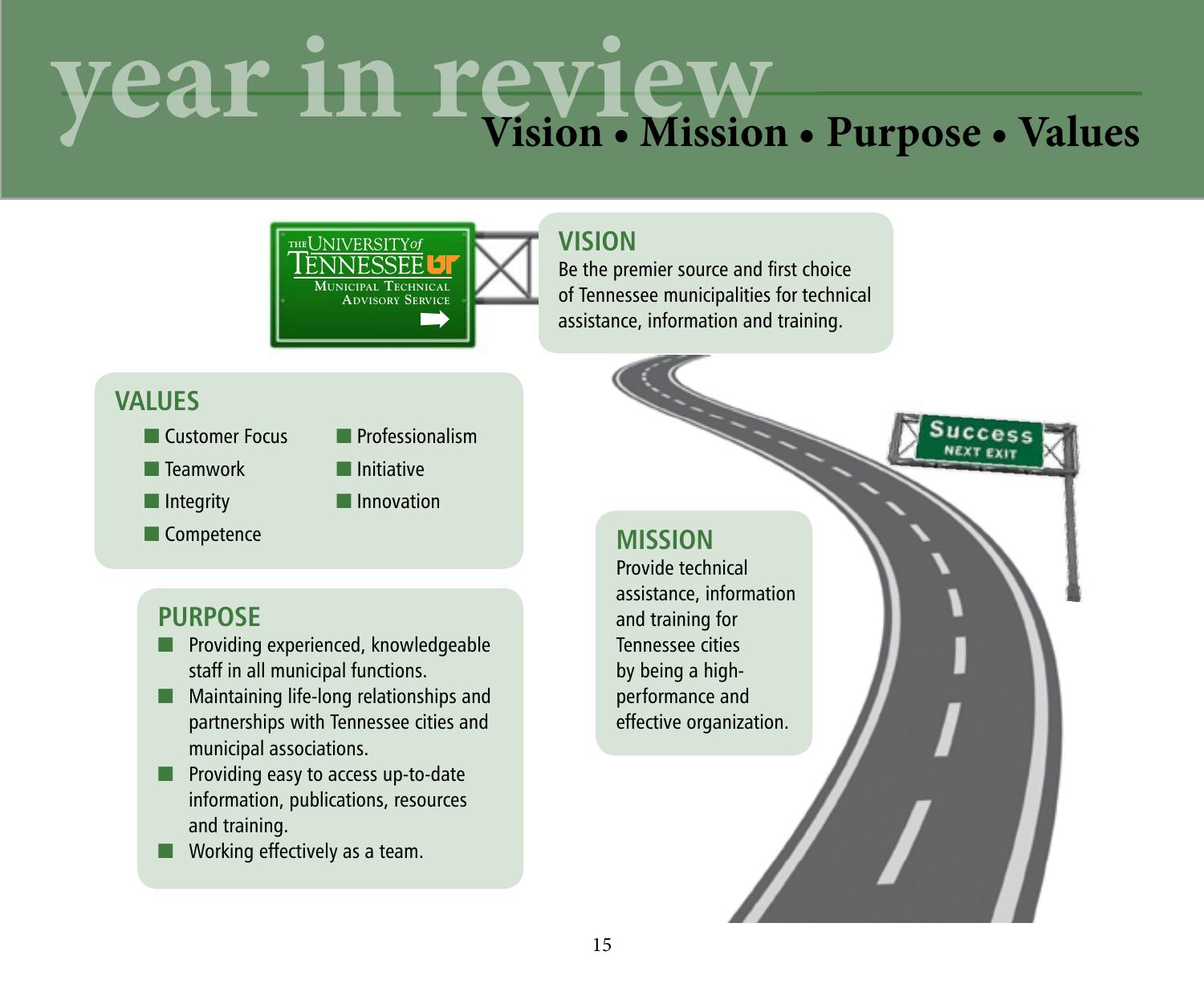# **year in review**<br>And in Conclusion ...

e continue to provide service to meet changing needs and challenges through a number of programs and services:

- TENNESSEE PUBLIC SERVICE INTERNSHIPS. In conjunction with the faculties of universities across the state, and with the support of the staff of both MTAS and the County Technical Assistance Service (CTAS), we provide an active and energetic Tennessee Public Service Internship program for graduate students as we help to develop the next generation of leaders committed to effective local government and local government management in Tennessee. (See page 4 for more information on the Tennessee Public Service Internship program.)
- MUNICIPAL TRAINING AND RESEARCH FOR STATE AGENCIES. We are intensely involved in the effort to assist and train local government employees on complex state-wide issues. Over the past year we have supported the intense two-year effort to improve financial abilities and control through the Certified Municipal Financial Officer (CMFO) program, and we continue to develop important training and guidelines for state-wide programs. The more recent of these include debt policies, reporting requirements, public safety guidelines and waste programs that require tremendous attention at the local level.
- CLASSES AND PROGRAMS. We developed new and provided continuing classes for training of municipal employees, including classes on economic development, effective meetings, training programs, and special needs of specific departments and classes. We continue to use the credentialing and credit process to identify and link quality standards with the programs of MTAS. We have expanded our ability to offer continuing education units (CEUs) for classes, providing tremendous value and assistance to the attorneys, engineers and other professionals serving cities in the state.
- $\ddot{\bullet}$  ECONOMIC DEVELOPMENT. The agency completed 30 specialized projects that resulted in an economic impact totaling more than \$32 million for communities across the state. The services of MTAS and other IPS agencies provide a substantive positive economic difference for this state.
- **●** ASSOCIATION SUPPORT. MTAS staff supports 21 municipal professional associations and outside organizations by serving as officers of associations, providing training, making presentations at organization events, writing articles for association journals and newsletters and/ or providing research and other assistance. Technical consultants staffed more than a dozen such agencies during 2011, and in doing so delivered training and service to many cities that would otherwise have limited access to this support.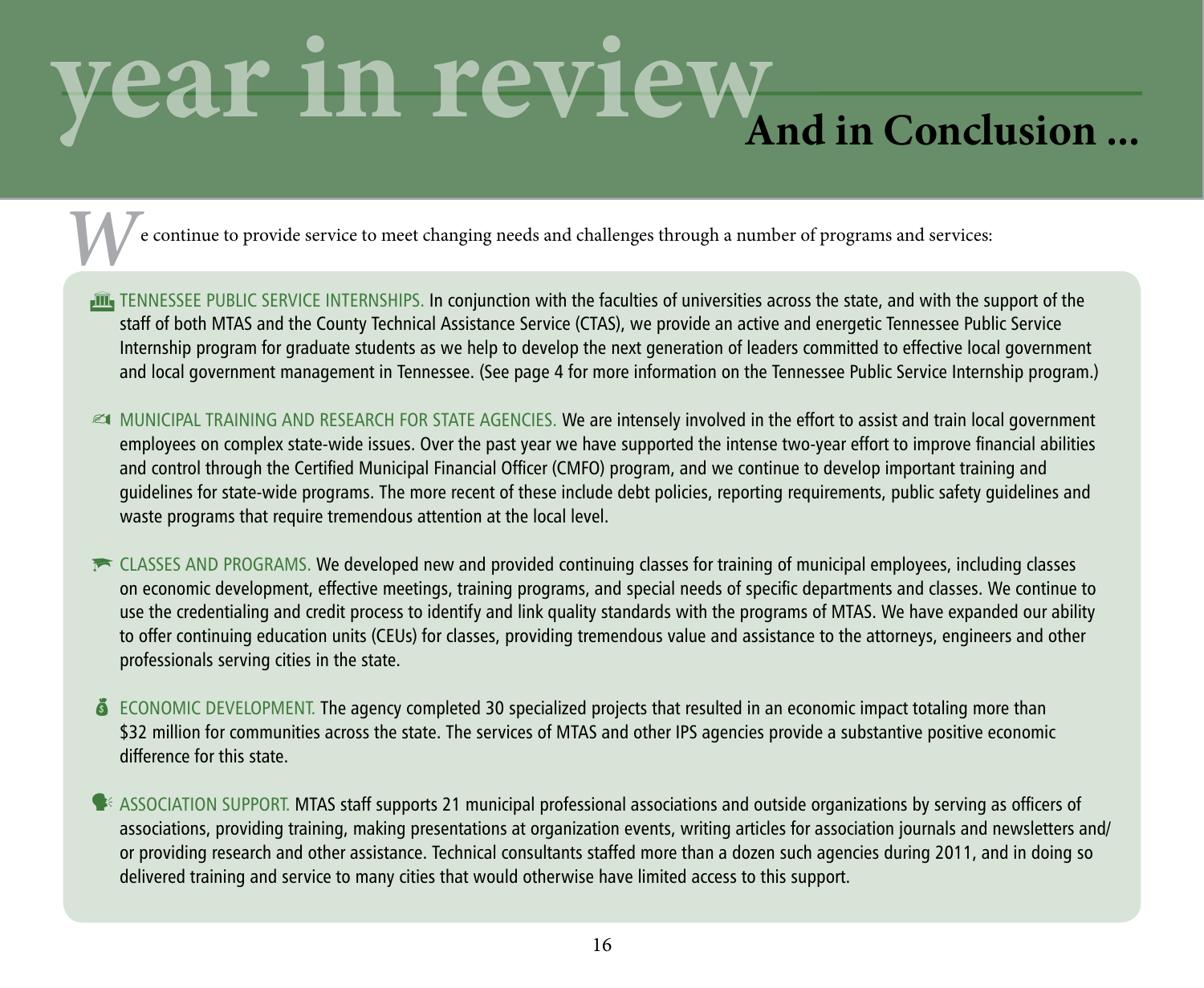## **year in review**<br>And in Conclusion ...

**#M** AND BY THE NUMBERS. In 2011, MTAS consultants conducted 1,366 field visits and completed 8,056 activities and projects for Tennessee cities. The staff had nearly 20,000 contacts with Tennessee city government officials and employees in 2011. These projects ranged in complexity and sensitivity, and increasingly the staff assisted with broad long-term commitments with the facilitation of council strategic planning sessions and organizational structural and efficiency studies.

#### **BALANCED SCORECARD INFORMATION FOR FY 2011**

| Economic Impact \$32,000,000                                          |  |
|-----------------------------------------------------------------------|--|
| <b>Activities and Projects Completed</b><br>for Tennessee Cities8,056 |  |
| Courses/Workshop/Seminars Completed1,260                              |  |
| Training Participants Served 4,835                                    |  |
| Training Hours Delivered 25,712                                       |  |

MTAS works with state agencies and with the departments and colleges of the University of Tennessee to leverage university resources to support better cities and towns. The university offers depth and expertise in landscaping, streetscaping, planning, urban tree management, architecture, and community engagement, to name just a few of the resources applicable to modern communities, and over the next year and beyond these resources will be considered and applied as appropriate for different cities.

The university, the Institute for Public Service and MTAS are updating the strategic plan, and the process involves and includes cities and towns across the state. The focus of MTAS is to provide far-reaching and measurable improvements in cities while maintaining the day-today assistance with research and services that Tennessee cities have relied upon in the past.

On behalf of the staff of the UT Municipal Technical Advisory Service, we have enjoyed the past year and look forward to greater success and service in the coming years.

Steven T. Thompson, Executive Director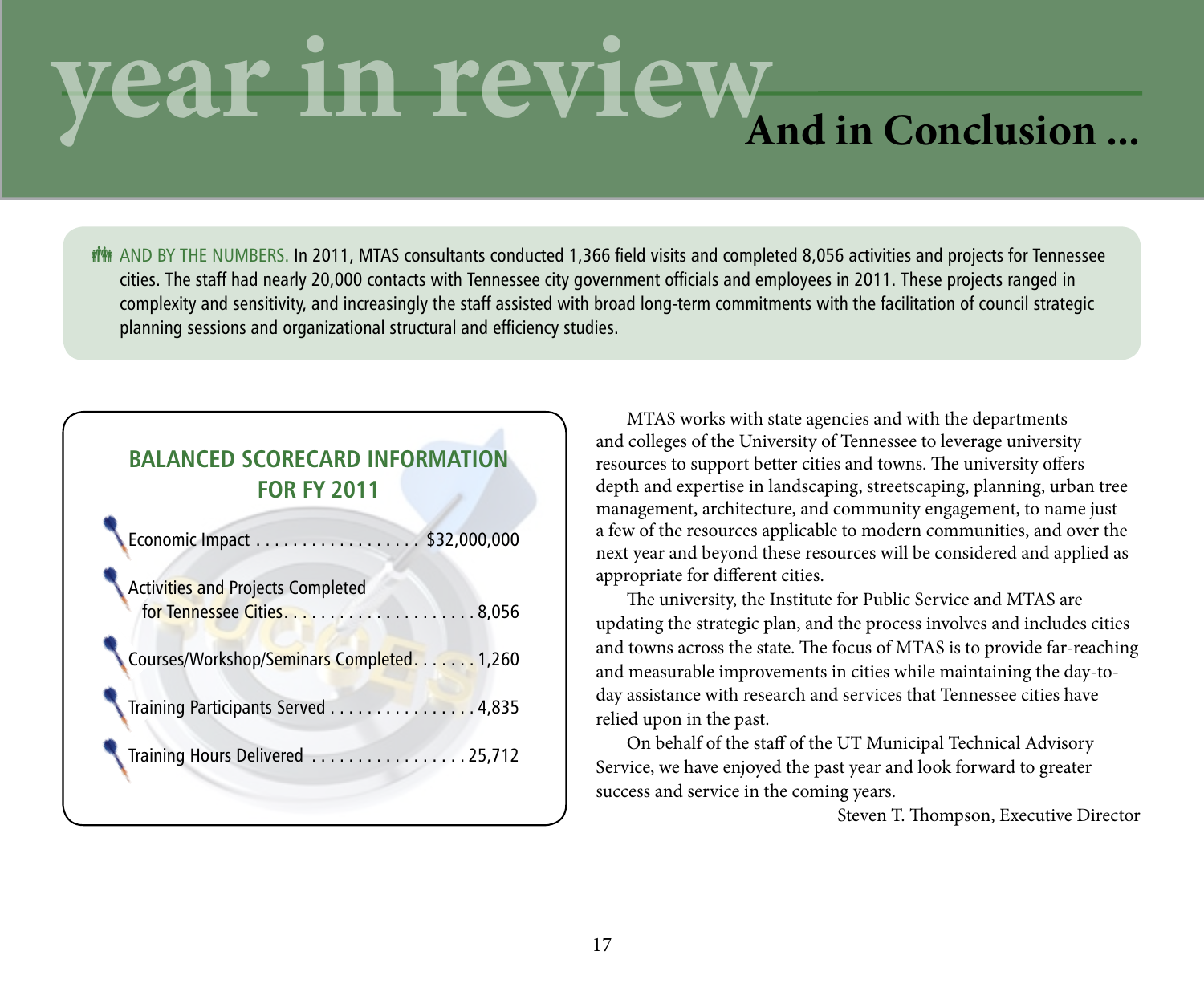

#### Municipal Technical Advisory Service

#### Organizational Chart

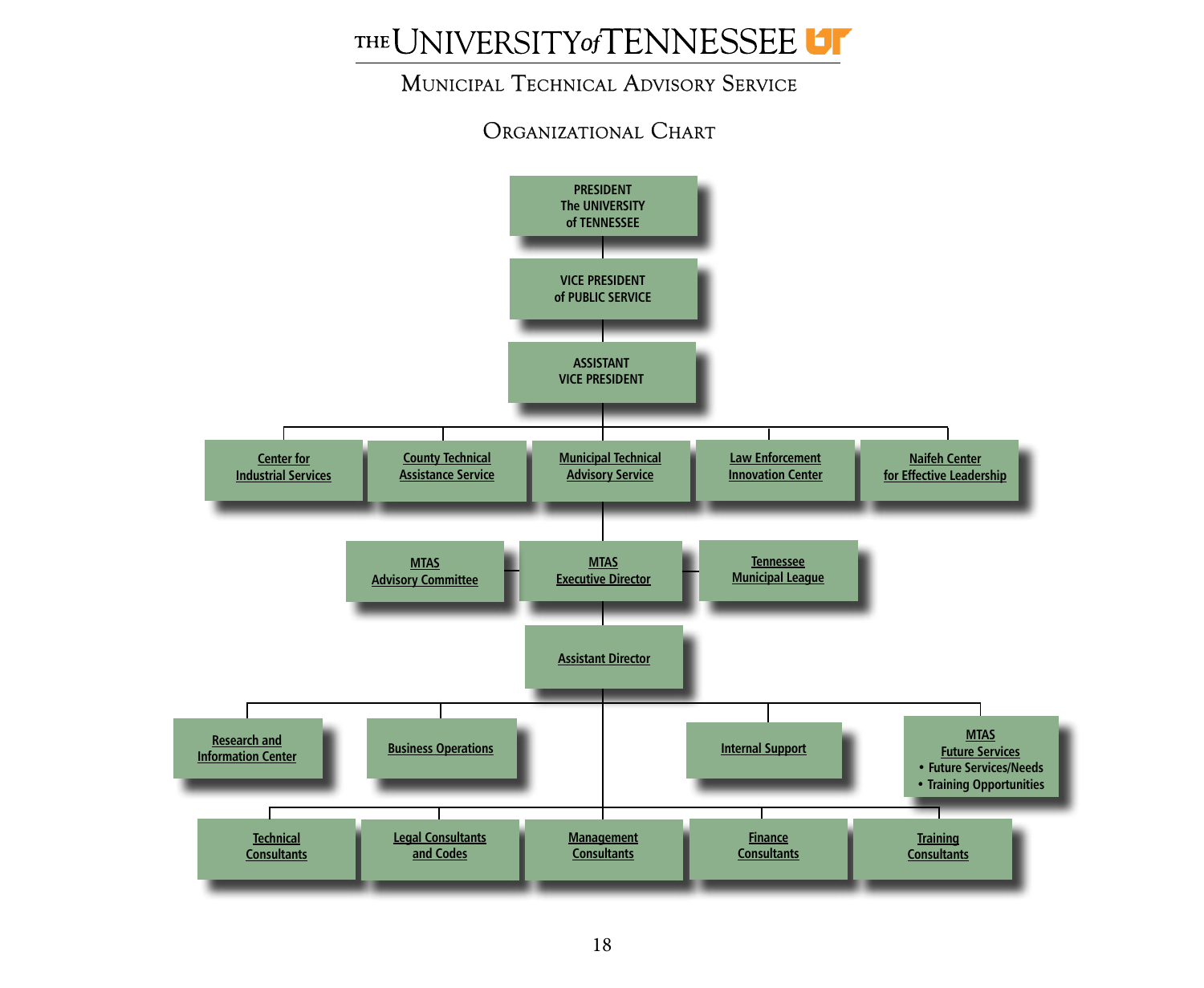The University of Tennessee does not discriminate on the basis of race, sex, color, religion, national origin, age, disability or veteran status in provision of educational programs and services or employment opportunities and benefits. This policy extends to both employment by and admission to the university.

The university does not discriminate on the basis of race, sex or disability in its education programs and activities pursuant to the requirements of Title VI of the Civil Rights Act of 1964, Title IX of the Education Amendments of 1972, Section 504 of the Rehabilitation Act of 1973, and the Americans with Disabilities Act (ADA) of 1990.

Inquiries and charges of violation concerning Title VI, Title IX, Section 504, ADA or the Age Discrimination in Employment Act (ADEA) or any of the other above referenced policies should be directed to the Office of Equity and Diversity (OED), 1840 Melrose Avenue, Knoxville, TN 37996-3560, telephone (865) 974‑2498 (V/TTY available) or 974-2440. Requests for accommodation of a disability should be directed to the ADA Coordinator at the UTK Office of Human Resources, 600 Henley Street, Knoxville, TN 37996‑4125. MTAS1641 • E14-1050-000-030-12